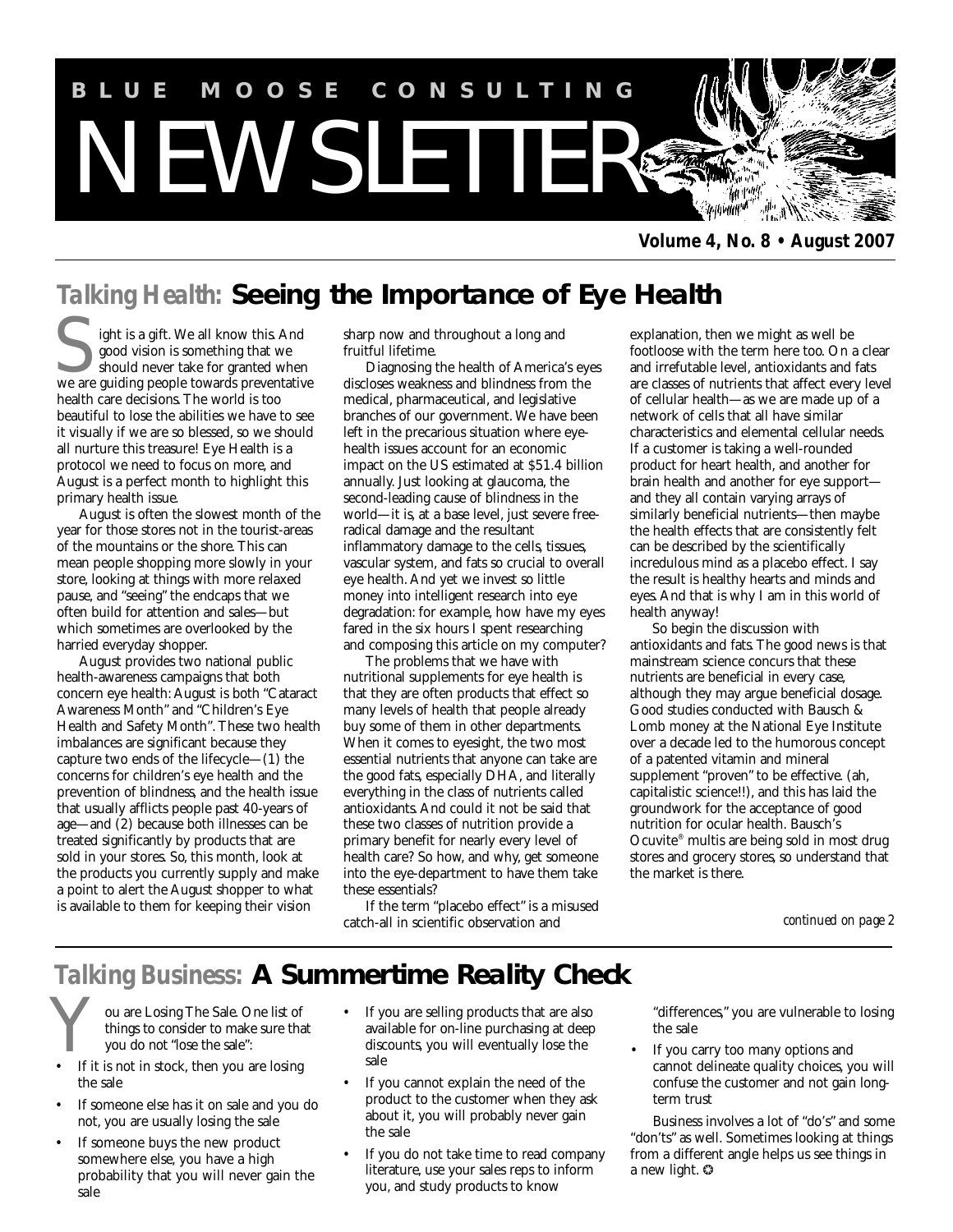# **Eye Health** *continued from page 1*

**Bluebonnet** cleverly took a similar formula to this study, and made it significantly better by adding wellresearched nutrients to create their *NutriVision* product. This product mimics a major market brand, and in looking at the formulas it is quite easy to see how a natural supplement differs from a commercial one: cheap, mass-market Ocuvite® contains Silicon Dioxide, a Soy Lecithin that contains peanut oil, Titanium Dioxide, and the eyesupportive food additives, Blue #2, Yellow #6, Green #3. How hard would it be for you to make a shelf-talker comparing labels and gain new customers from that great multinational?

The more formidable eye-supportive formula that Bluebonnet makes is their *Eye Antioxidant Formula*, which goes beyond C, E, Zinc and Copper adding such critically essential nutrients as bilberry, alpha lipoic acid, bioflavonoids and more. This is the product to recommend, along with **Nordic Naturals** *Ultimate Omega* or *DHA Formula*. While acknowledging the fact that

manufacturing abilities and raw materials are as important as the formula itself, it can be noted that most of our industry's antioxidant formulas are well-balanced using the same category of antioxidant nutrients. This Bluebonnet formula is stellar because the effective dosage and quality raw materials are competitive with anything on the market when you factor in cost.

Nordic Naturals probably has the best product on the market for a customer requesting a single product for eye health, because the source of the most important ingredient in their *Eye Synergy* product, omega-3 fish oil, is Nordic Natural's own raw material—without parallel the best fish oil in the world. With DHA



# **TESTIMONIALS COUNT**

## **Are we ready to fully support the best organic agriculture? Hampstead Tea offers single-estate biodynamic tea from the Makaibari Estate "Tea Heaven"**

"As a buyer of organic and biodynamic/fairtrade products I was interested to see the article on tea and coffee and would draw your attention to Hampstead Tea and Coffee Co. They represent Makaibari (Corn Field) Tea Company and you can clearly not realize there is no-one on earth who grows tea and looks after the environment like Raja Bennerjee. Having visited myself and spent 10 days there several years ago, I was moved to tears on several occasions by this man's vision and generosity. His tea garden is like no other-it's a wildflower paradise with tea, not a sterile desert with tea bushes. His land is natural nothing removed, trees grow, shrubs grow, the soil is rich, deep hummus, the land abounds with insects and birds. It is paradise on Earth, not like so many other tea gardens—and I saw about 300 so I can say that I inspected many of them.

This man deserves much more from Ethical Consumer—he is a saint! When I met Raja I realized how insignificant I was, he inspires me every time I think of what he's achieved and continues to achieve, under difficult conditions. His people love him, he cares so much for the jungle and the gardens.

You only have to go 100 yards away from his property to see tea gardens' conventional style, where people have no respect and treat parts of the gardens as rubbish tips. Workers burn the dead wood, there's no composting, no prepping, it's like a desert, landslips take place and whole mountains have been washed away. But Raja preserves this idyllic working paradise and it should be known and we should support him.

He employs rangers from his village and they protect the jungle, they log animal and bird sightings and behaviour and have weekly meetings. The staff are like his big family. There is no tea like it, growing on beautiful hills overlooking vast mountain ranges. Please realize, ethical buyers everywhere, Makaibari is the tops for me and I shall support him and his wonderful work until I leave this business. Every villager has heat provided by methane from cow dung, piped into their home. I met many of the workers and say beautiful homes built in and around the jungle. Fair Trade has never been fairer in my opinion."

www.Hampsteadtea.com

Black teas, green teas, white teas, oolong teas and herbal teas Certified Organic, Certified Fair trade, Certified Biodynamic Every store should be carrying and promoting



# **MARKETING IDEAS**

**Isn't it time we dealt directly with Stress? Proven herbal stress support—Stresscare by Himalaya USA**

- All herbal yet pharmaceutically tested for quality
- Clinical studies: double blind, placebo controlled human clinicals
- Physical, mental, or emotional stress

#### **According to a Recent Study:**

- **75%** feel great stress one day a week
- **75-90%** of all Doctors visits are due to stress
- **80%** feel stress on the job
- **42%** say coworkers need help
- 14% say they feel the desire to strike a co-worker
- **25%** feel like screaming
- **1-5** quit jobs because of the environment, workload and stress
- **1-4** are driven to tears
- **64%** end day with neck pain
- **34%** have difficulty sleeping because of stress

(713 mg) and EPA (143 mg), this product is infinitely better than the Bausch & Lombs international beset-seller: so highlight this complete formula as one-stop shopping for eye support and good fish oil all in one!

For people researching nutrition for the eyes, most of the research surrounds two well-known nutrients—lutein and bilberry. Lutein, a naturally-occurring caretenoid found in many fruits and veggies, is the darling of researchers of ocular health though a fear has been exaggerated by some researchers that mixed carotenoids may be harmful. (Scary sometimes how modern medicine can pursue truth with such blindness!!).

Lutein is a pigment and has been used to make chicken skin more yellow and egg yolk's color deeper. The basic concept that should be continually explained to consumers is that it is what makes the berries colorful (whether they be blueberries or red or black or strawberry) that provides the antioxidant effect. Therefore, more colorful fresh fruits and veggies, from rich berries to yellow squashes to purples of superior bluegreen algae to the darks of raw cacao.

Lutein is found in high concentrations in the macula of the eye, and is believed to be a protectant against the eye's exposure to light. Lutein's promise is from studies conducted to prevent macular degeneration. Naturally isolated, high-quality lutein comes *continued on page 6*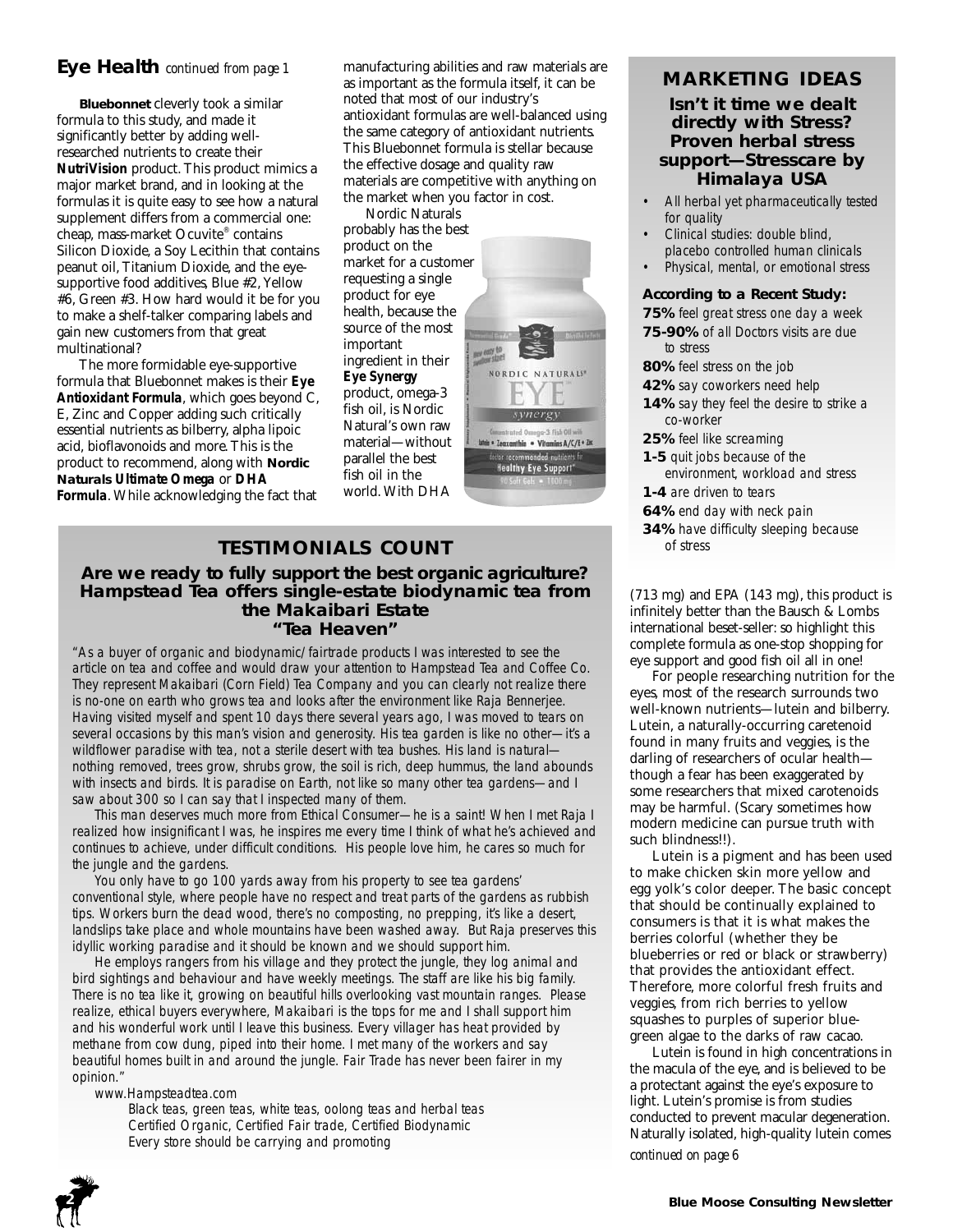

## **August Promotion 25% OFF\* selected items**

#### **Children's Health**

**Children's Echinacea Glycerite** – Supports healthy immune system function in children. Delicious orange flavor.

**Children's Herbal Compound** – Great tasting tonic for babies + small children. Gentle sedative. Relieves intestinal Gas. Soothing expectorant.

**Lemon Balm Liquid Extract** – Excellent remedy for babies and young children: teething, nervousness, over-excitement, colic, peevishness and sleeplessness. *\*minimum order of 3 for each product ordered.*

#### *Children's Herbal Compound contains:*

- Chamomile flower (Matricaria recutita) 21%
- Lemon Balm leaf & flower (Melissa officinalis) 17.5%
- Catnip leaf & flower (Nepeta cataria) 17.5%
- Fennel seed (Foeniculum vulgare) 14%
- Vegetable Glycerine, USP 30%

Herb Pharm is delighted to announce the launch of our *Online Herbal Education Modules* for retailers. These self-paced courses are designed to accommodate busy schedules and varying levels of herbal knowledge. They are available to employees of all retail stores that carry Herb Pharm products.

We have seven (7) condition-oriented modules currently available. Participants receive a free Herb Pharm product for each education module they successfully complete. Stores wanting to sign up their staff for this great education opportunity can go to www.herbpharmeducation.com or can call Herb Pharm's customer service at 800-348-4372.

**Remember: last month for the WOMEN'S & MEN'S HEALTH SEASONAL PROMOTION**



**NORDIC NATURALS** 

**Back To School Special! 15% OFF**

*Buy in July 24-Sept 23*

01710 **Children's DHA - 90 ct**

01720 **Children's DHA - 180 ct**

56780 **Children's DHA Liquid- 4 oz.**

- 02723 **Children's DHA Liquid 8 oz.**
- 01775 **Omega 3-6-9 Jr Lemon 90 ct** 30120 **Nordic Berries 120 ct**

**A Great Time to Bring in the Large**

**Size, 180-Ct Products OMEGA-3** 180 CAPS **COMPLETE OMEGA** 180 CAPS **ULTIMATE OMEGA** 180 CAPS

 $(Au)$  Not represented by BMC in NC, WV



#### **Bluebonnet Polo Shirt Promo!**

On every order between July 30th and Aug. 31st for every \$395 worth of products purchased, **receive a \$39.95 limited edition Bluebonnet polo shirt absolutely free!\***

You and your customers can be certain that Bluebonnet will only be found in natural food stores where knowledge is the key to making a difference in consumer's quality of life and health.

*New Products*—Stock up and expand the line as you get beautiful Bluebonnet shirts Bluebonnet has 44 NEW Products introduced since late spring

Ask your BMC rep to tell you about them all!! Great New Items = at least one great new polo shirt

#### **Instant Best-sellers include:**

**L-Tryptophan** 500 mg 50 + 100 Vcaps—Pharmaceuticalgrade TryptoPure l-tryptophan—an industry first

**L-Theanine** 200 mg 50 + 100 mg Vcaps—expect the best sources always from Bluebonnet—SunTheanine®

#### **GarLo™ Active** 60 + 90 Caplets

Odorless enteric coated GarLo™ Active caplets containing A real Italian Wedding: Standardized Fresh Garlic Extract 625 mg and Olive Oil Polyphenols (20 mg of polyphenols, including hydroxytyrosol, verbacoside)

*\* while supplies last so buy often but early*

Not represented by BMC in NJ Not represented by BMC in NJ

# NEWTON homeopathics

Always safe, always effective.

# **August Summer Specials: 20% OFF**

# **OTC Homeopathic Liquids**

Aches & Pains (NO19) Cold Sores (NO39) Muscle Ease (NO37) Parasites (NO53) Sports Injury Spray (N218)

> **Newton for Pets** Ear Relief (PO22)

**Nothing but Natural For Kids** Bangs & Scrapes (FO34)

*Mark your calendar now* for the 20th Anniversary open-house celebration on Oct. 30th at Newton Laboratories in Conyers, GA!

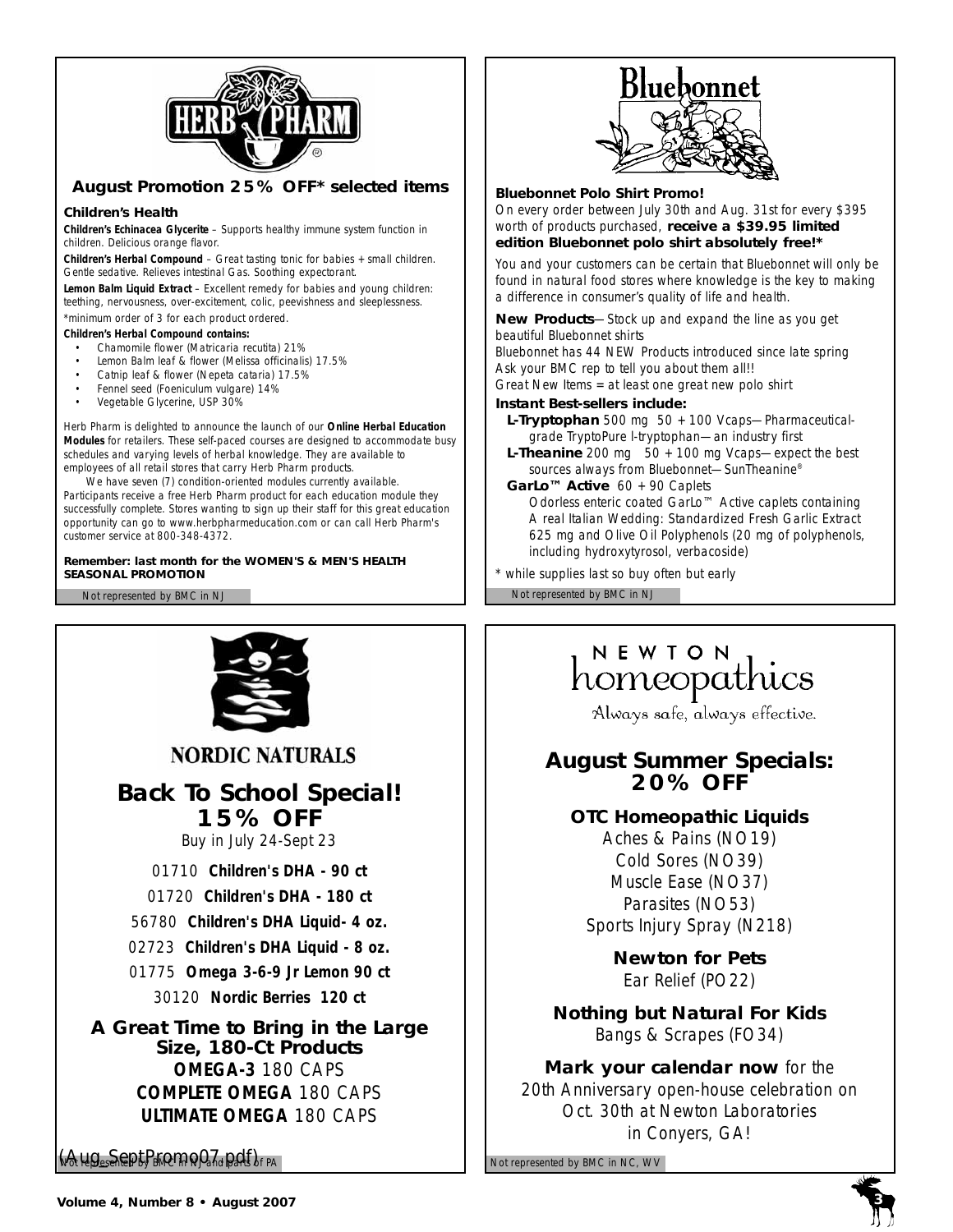

#### *The Essence of Well-Being®*

#### **Excellent Discounts on the new AromaTherapy + Body & Hair Care Collection from AromaLand**

Talk to your BMC rep about how to save with the industry's most exciting new bodycare line, including:

- shampoos & conditioners 12 oz.
- bath & shower gels 12 oz
- bath salts 20 oz
- hand & body lotion 12 oz
- massage & body oil 12 oz

#### *A true aromatherapy line. You can tell the difference!*

**All products available in these exciting scents:** lavender • lemongrass & sage tea tree & lemon • rosemary & mint ylang ylang & ginger jasmine and Clementine

#### **Six blissful blends carefully crafted after over 30 years of essential oil experience by master blender Ralf Möller.**

- Made with 100% Pure Therapeutic Grade Essential Oils.
- 100% Pure Plant-Based Ingredients. Exceeds EU Cosmetic Directive Guidelines. Cruelty Free.
- No Petroleum Products, Parabens, Synthetic Fragrances, "Parfums", "Botanical Parfums", Artificial Colors, Formaldehyde or Sodium Lauryl Sulfates.



*Everyone is saying,* **"You only need to carry one silver and that is Sovereign Silver's Silver Hydrosol."**

Why?

unprecedented particle size + unsurpassed particle energy

= maximum derived effectiveness



Not represented by BMC in NC, SC, NJ, eastern PA



*Innovative Whole Food Nutrition Solutions*

**Wild Bars As Seen in the magazine…** *First For Women!*

*Ancient Sun has recently seen a significant increase in sales and now we know one of the reasons why....*

The July 30, 2007 *First for Women* magazine has on its front cover **"Drop 27 lbs This Month:**

**Enzyme Miracle"**. Inside the magazine is an article focusing on digestive enzymes and raw foods.

Then, there is an article with a 50% Raw Food Diet, 70% Raw Food Diet and 90% Raw Food Diet.

The 90% Raw Food Diet claims that you can lose up to 10 lbs in one week. It gives a sample diet for a day. For lunch it recommends having a **WildBar** along with two slices of grain bread with avocado slices.

The shopping list for the diet is on their website: **www.MyFirstForWomen.com**

Bauer Magazines, who publishes the magazine claims a paid circulation is 1,473,953. The total audience for this magazine is 4,224,000 of which 97.9% are women, their median age is 45 and their median income is \$65,000.

Expect more universal advertising for this awesomely hot \$5 "Meal in a Bar"— the WildBar™

**Mountain Mint • Mayan Spice Get Your Manna Raw™**





#### **Summer time is the perfect time to highlight clean and safe hair colorings**

Now is the time to change a flat category or create a new hot category by carrying the hair colorings everyone is talking about: Surya Brasil

#### *Brazil's best henna and semi-permanent haircolorings are taking America by storm*

Why? Surya has the philosophy, the sourcing and the science to make the cleanest, safest, most effective hair colorings on the market today. Beautifully attractive packaging and ingredients you can recommend: Surya is a natural sale for all those customers who color their hair. Place in the hair care aisle and let Surya do the rest.

*hennas*

*henna hair coloring creams color fixation shampoos and conditioner and treatments the famous Amazonia Preciosa Shampoos, Conditioners and hair masks and the summertime impulse craze, temporary tattoos!! Hair colorings as seen Healing Lifestyles & Spas magazine.*

Not represented by BMC in NC, SC



#### **Educating about the World's Best Probiotics**

**Essential Formulas has committed a large advertising budget that is targeted at educating the consumer.** These educational advertising programs on television, Internet and radio translate directly into customer requests at the store level. The "Probiotics 12 PLUS" is featured on two health oriented television programs several times each month in 2007.

Doug Kaufmann's "Know The Cause" and Dr. Ward Bond's "Nutritional Living" are both well-known cable health talk TV shows. Both programs air Monday through Friday on a variety of satellite, cable, local and Christian television networks. There is also good news for those who want to watch, but don't subscribe to either of the primary satellite networks and don't have program availability from their local broadcast or cable providers—both programs can be viewed over a high speed (DSL or better) Internet link.

**Essential Formulas also sponsors an assortment of radio programs across the country.** We are building a network of regional list to be distributed to all accounts. The radio programs have also been very effective at educating the consumer about Dr. Ohhira's products and bringing in new customers. Some of the more prominent programs and links are: Dr. Ronald Hoffman's "Health Talk" (www.drhoffman.com); Martie Whittekin's, "Healthy By Nature" (www.healthybynatureshow.com/);

"The Dr. Bob Martin Show" (www.doctorbob.com) and; Julian Whitaker & Deborah Ray's "Healthy Talk Radio" (www.healthytalkradio.com).



# *Finest Quality Hair, Body and Skincare Accessories*

#### **Summer hair care is as easy as fold and carry.**

Every year, Hair Doc sells hundreds of their popular 703 "fold-up with mirror" nylon bristle hair brushes

Also available in stylish counter displays for impulse sales

#### **Healthy Skin begins with Detoxification**

Our industry knows the benefits of healthy skin maintenance.

So why not consistently promote skin brushes?? Exfoliating and cellulite treatments by Bass® bodycare

- S-59 soft Sisal towel
- S-57R extra-firm German-made 100% Sisal
- S-62R extra-firm German-made 100% Sisal
- S-61R extra-firm German-made 100% Sisal
- 77 firm 100% natural bristles wooden skin brush
- 80 100% vegetable bristle firm wood skin brush
- 80D 100% vegetable bristle firm, detachable handle…*and more*

Not represented by BMC in NC, NJ, PA

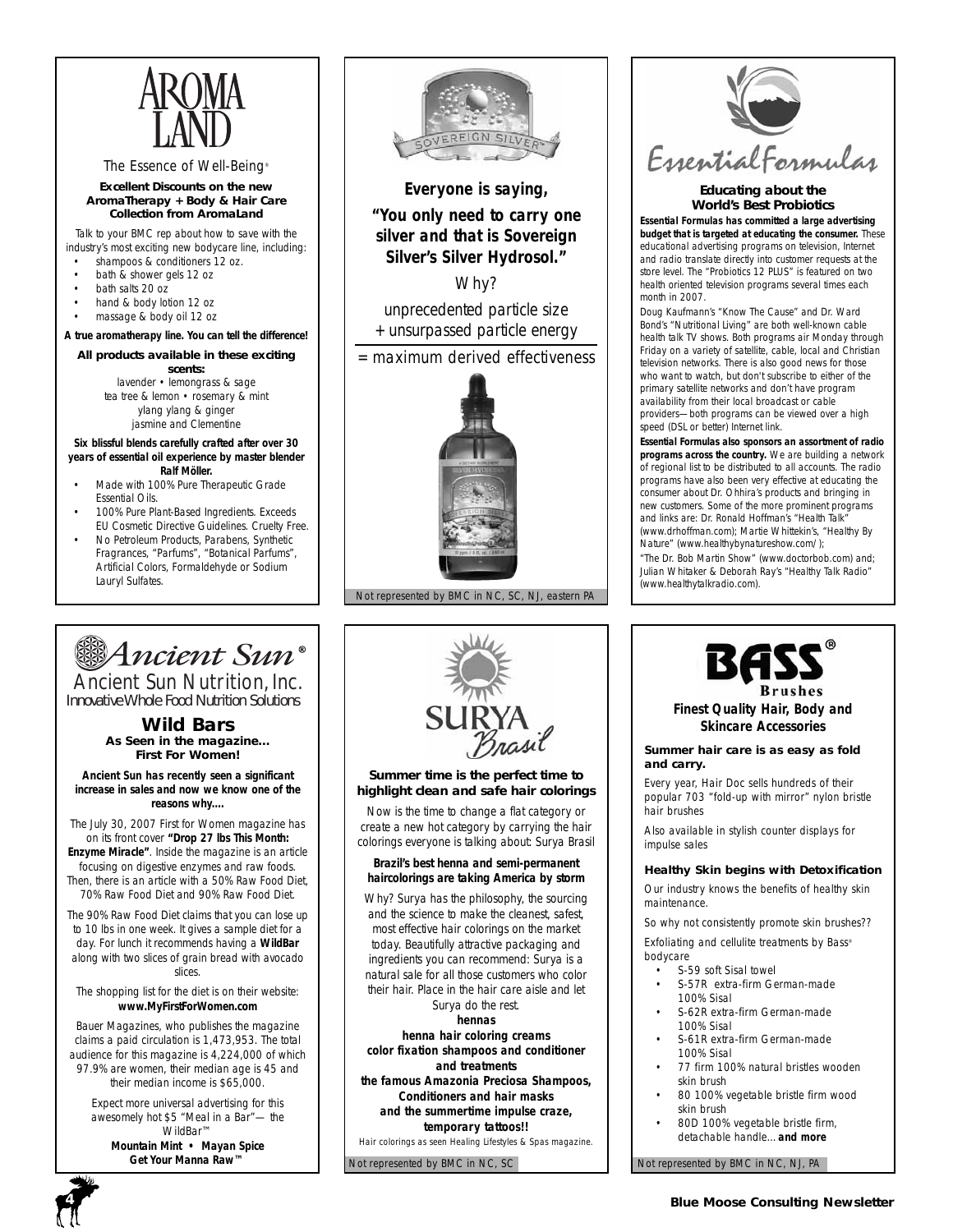

#### **Essentials for Back to School! August Promotion**

**ImmunoCare Jr. MindCare Jr. Bacopa Amla C** Gotu Kola and **StressCare** (for the parents)

**Buy 15** .**7% OFF** formulations **3% OFF** pure herbs

**Buy 25 15% OFF** formulations **5% OFF** pure herbs

**Buy 50 25% OFF** formulations **10% OFF** pure herbs

#### **Children's Herbal Formulations**

Himalaya believes a healthy lifestyle is best started when we're young — so we've developed two herbal formulations with the special needs of children in mind. Dosages have been tailor-made for kinds in MindCare Jr. and

ImmunoCare Jr., both of which are also formulated for adults. Building up our children's immune function and strengthening their mental fitness are crucial building blocks for their future growth and overall health.

Clinically tested, Scientifically-validated, Safe & Efficacious; in Vcaps and all-Herbal

#### Not represented by BMC in PA, NJ



**WGP 3-6 Beta Glucans from Life Source Basics, a patented compound derived from the cell wall of baker's yeast**

*Your best choice for overall immune system health*

WGP 3-6 is a nutrients scientifically proven to enhance the immune system, as evidenced by research both demonstrating its mechanism of action in the body and measuring significant changes in immune response. In fact, the science supporting the efficacy of WGP 3-6 is overwhelming.

WGP 3-6 is taken up by immune cells in the gastrointestinal tract and transported to immune organs throughout the body. While in the immune organs, immune cells called macrophages digest the WGP 3-6 into smaller fragments and slowly release them over a number of days. The fragments bind to neutrophils, which are the most abundant immune cell in the body. Activated by beta glucan, the neutrophils now more quickly navigate to the site of a foreign challenge and kill it.

This mechanism of action has been proven through published research. Researchers discovered the mechanism by tracking fluorescently dyed beta glucans as it traveled through the body. Within days the beta glucan is carried to the spleen, bone marrow and other immune organs throughout the body. No other beta glucan has shown similar results through testing.

In a separate study, significant improvement was observed in the killing activity of immune cells. Phagocytic cells, which literally engulf and destroy foreign challengers, showed greater microbial killing in subjects who had taken Life Source Basics. In the study, the number of phagocytic cells that engulf one microbe increased from 63% to 83% after 10 days of treatment with Life Source Basics. Highly-phagocytic cells, those that engulf three or more microbes, increased from 37% of the total cells at the start of the study to 56% after 10 days.

**Health Education & Health Products & Aloe Vera** 

#### **Keep Your Energy Up for Summer with Aloe Life**

Healthy & Slim Daily Greens Formula is loaded with minerals that are the electrolytes our bodies need for energy during the warm summer days. It contains the highest amount of Certified Organic Greens per tablespoon of any product blend on the market plus a therapeutic combination of renewal agents including Kale, Watercress, Green Papaya, S.O.D., Dandelion Greens & Root, Broccoli Sprouts and blood sugar support of Nopal Cactus and Whole Leaf Aloe Vera!

- Best Formula—Best Value for Kids & Adults!
- (1) tablespoon or 8 tablets give 4-5 servings of green veggies.
- Two Months Supply of Greens powder WS 21.91/SRP 37.79.
- NEW Tablets in a 2 week supply WS 14.50 / SRP 24.99
- Think Candida, Chronic Fatigue, Senior Health, Diet Section, Athletes and daily health!

**Another Great Product from Aloe Life! www.aloelife.com**

# **HAMPSTEAD TEA LONDON**

# **10% OFF BioChai this month**

*direct sales*

Finally, a quality distributor for the Hampstead Line. Hampstead Tea will be available mid-August through **Natural Warehouse** distributors. Ask your BMC rep for their catalogue now

#### CHAI PANNA COTTA

- 1 1/2 cups heavy cream
- 3 biochai teabags
- 1/2 tbsp vanilla
- 1/3 cup sugar or sweetener
- 1 1/2 tsp gelatine or agar equivalent

Bring the cream, sugar, vanilla and teabags to simmer. Infuse the teabags in this for 8 minutes then remove. Stir in the gelatine until it completely dissolves. Let the mixture cool, and then pour it into four ramekins and refrigerate until set. Sprinkle with cinnamon to enjoy.



www.hampsteadtea.com

# **MushroomScience**®

**August Mushroom Sale Immune Builder® 90 Vcaps line extensions or new store openings buy 3 GET 1 FREE Stock up sale buy 5 GET ONE FREE** *announce sale at time of placing order* **The Only Mushroom Combination Formula Made From 100% Hot Water Extracts Maitake Gold - Coriolus - Reishi - Cordyceps - Shiitake - Agaricus blazei** *Formula* **Agaricus blazei fruit body extract** (45% polysaccharide) 75 mg\* **Coriolus versicolor extract** (25% polysaccharide) 75 mg\* **Cordyceps Cs-4 mycelium extract** (16% polysaccharide, 7% cordycepic acid, .2% adenosine) 75 mg\* **Shiitake** (Lentinula edodes) 75 mg\* **Reishi** (Ganoderma lucidum) fruit body extract (12%polysaccharide, 6% triterpine) 75 mg\* **Patented Extract derived form Maitake Mushroom** (Grifola frondosa) \*Delivering 5 mg of purified MaitakeGold Extract 100 mg\*

*\*Daily Value not established* 

# **PERFECT® ORGANICS**

*Summertime Fun Organically* **15% OFF all T-Shirts!** 

Make a Statement with 100% Organic Cotton T-Shirts for Men and Women!

Eco-Dyed to European Standards. Lightweight, Trendy and Flattering!

Made in the USA

Where are people in your community going for their organic clothing? Try this new category this summer and see that you can service another natural market profitably in your health food store…..



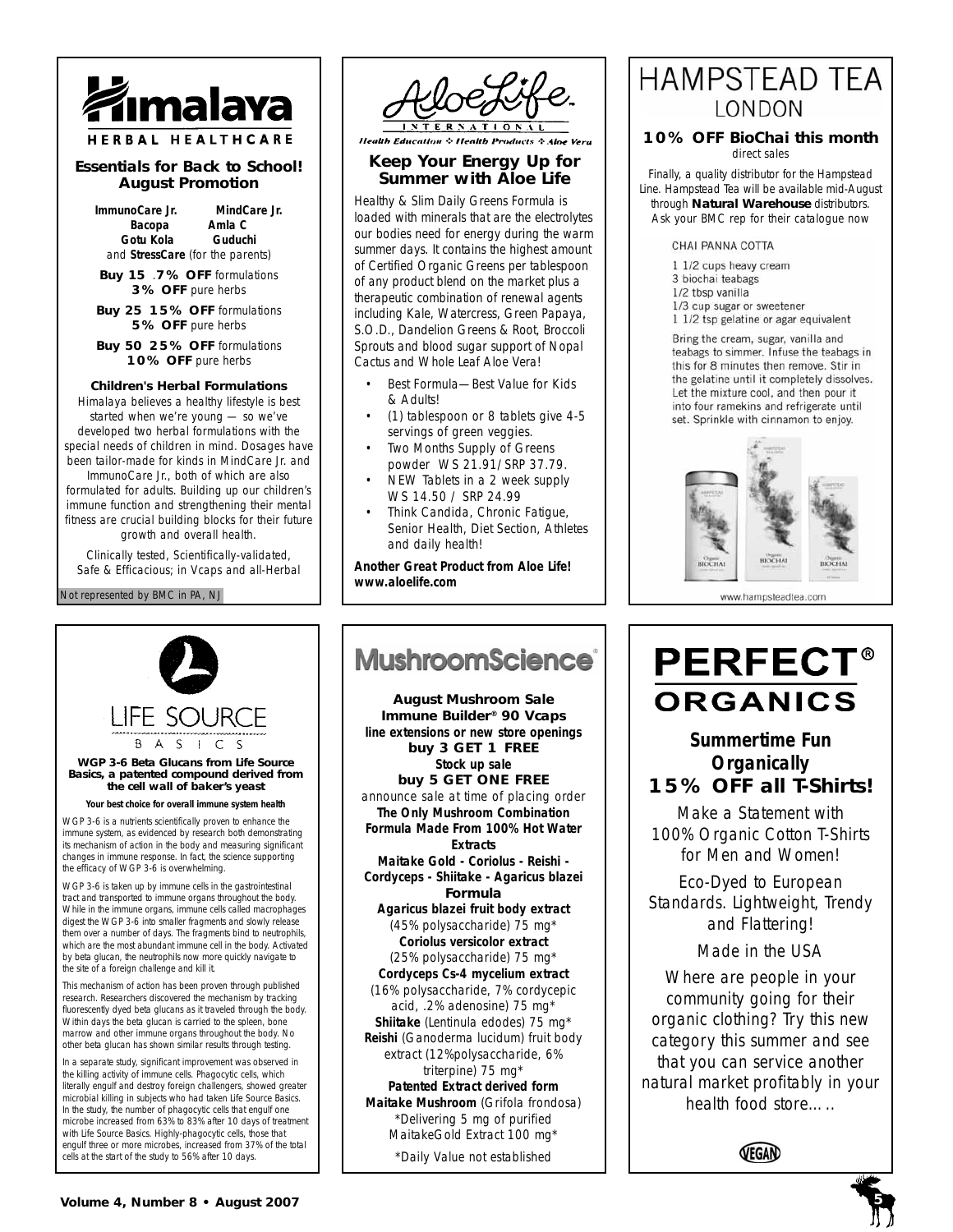# **Eye Health** *continued from page 1*

from marigolds: Bluebonnet provides FloraGlo® lutein, which is the most respected in the world.

Bilberries are actually a broadly common name for many sub-species of a European fruit that is a cousin to American blueberries. The pigment of each is different, and blueberries grow in clusters while bilberries fruit in 1-2s. There are over 200 species of bilberries growing from Norway to Poland to Ireland. Only one species was used in all the primary research, from the studies done on RAF fliers in WW II to more solid research for macular degeneration. Bluebonnet is one company that guarantees they always buy material from the only company providing chemical fingerprinting to confirm species and activity. With such a broad array of potential source material, it is recommended to carry the best available product for consistent efficacy.

What may make bilberries so valuable for eye health are the antioxidant properties of the food's anthocyanidin flavonoids. So, another way to consider which foods benefit eye health is to look for these categories of nutrients. Anthocyanidins are foremost flavonoids (often also called bioflavonoids). The two best-known sources are grape seed extract and pycnogenol.

Both these nutrients led the way in the early studies of flavonoids and their antioxidant effects in the body in the 60s through 80s. As it was once stated that grape seed extract was similar to pycnogenol, (not true as pycnogenol is a (French maritime) pine bark extract and therefore a more complete and complex food), both are of that class of flavonoids that make them beneficial for vascular support and therefore the circulatory system; valuable antioxidants in the body; and Vitamin C recyclers for the body. The bottom line is that research is finding that all the flavonoids have similar mechanisms of action that would benefit capillary strength and therefore eye health.

Highlight quercetin, the citrus bioflavonoids, catechin from green tea, epicatechin from cocoa, resveratrol from wine, and the OPCs found in grape seed and the best of all—pycnogenol. As with any nutrient of this caliber and price, you should make sure that the company providing the product can stand by statements of quality raw materials. Antioxidants have now developed eons beyond what they were when I entered the field 26 years ago, and our knowledge has only begun to unravel the benefits of these plant-food nutrients.

What is interesting about the entire class of flavonoids is that they are not just circulatory antioxidants: research is showing

# **ADVERTISING TO HELP YOU SELL**

**Himalaya USA:** *Body & Soul; Vegetarian Times; Better Nutrition; Great Life; Whole Foods*  **Ancient Sun Nutrition:** *Restaurant Hospitality, First For Women* **Perfect Organics:** *Washington Post "Express"*…the *Washington Post* "Sunday Source"—reviewing the hazelnut coffee

body scrub for a feature in August.

that they have anti-inflammatory and antimutagenic anti-cancer capabilities as well. In our efforts to move the knowledge of plant flavonoids forward, it would be excellent to market them all together once a year and an eye health display would make the perfect vehicle for this education! Because all these nutrients, like antioxidants as a class in general, reduce free-radical damage and therefore assist eye strength through capillary strength, anti-inflammation and the prevention of ocular fat peroxidation. Promote anti-oxidants, promote bioflavones.

The most interesting thing about flavonoids, and the other class of nutrients

*continued on next page*

# OLBAS

### **Olbas® Power Inhaler, Pocket Size**

In an age when athletic competitions can be won or lost by mere hundredths of a second, athletes are continually looking for new ways to excel in their sport. The cooling, natural vapors of Olbas® Power Inhaler helps you maximize your performance potential.

## **Penn Herb Company August Eyecare Promo buy 4 get 1FREE deal**

**Nature's Wonderland™ Eyebright Formula™ Vcaps and the Nature's Wonderland™ Eyebright Formula™ tea 2 oz** contains Proprietary Blend 575mg: Bayberry Bark, Eyebright, Golden Seal, Raspberry Leaves, Cayenne.





## **Decisions about school lunches are happening right now!!!**

Make a statement. Draw attention to your endcap with the fun natural green colors of Juvo, and announce to parents & students alike that "Juvo is the cleanest, most certified organic meal replacement on the market today".

- USDA Certified Organic
- filled with great whole foods
- enzyme rich
- mixes well with water and or juice and all milks

The energy boost will be noticeable, the nutrition provided and the natural body cleansing and detoxification will be thrown in for good measure.

*Make this school season the time that you turn your community on to Juvo!*

Not represented by BMC in PA, NJ



**Outdoor Season Demands Wart Wonder™** *Market the industry's unequivocally best natural wart remedy Since 1996*

People will not ask you for products for warts, so you have to make your alternatives visible. Stock a smart Wart Wonder<sup>™</sup> display prominently and watch the bottles fly off the shelf. Because summer-time means wart problems for many and Wart Wonder™ means relief is well-in-hand

- Wart Wonder™ "Regular Strength" our best seller
- Wart Wonder™ "Super Potent"
- Wart Wonder™ "Delicate Places"

#### 2 oz bottles for warts everywhere *We Win Wart Wars Everyday!*

With over 80 SKUs of the cleanest medicinal bodycare herbals in the country, every store should be highlighting this local company. Ask your BMC rep about Well-in-Hand

CERTIFIED O

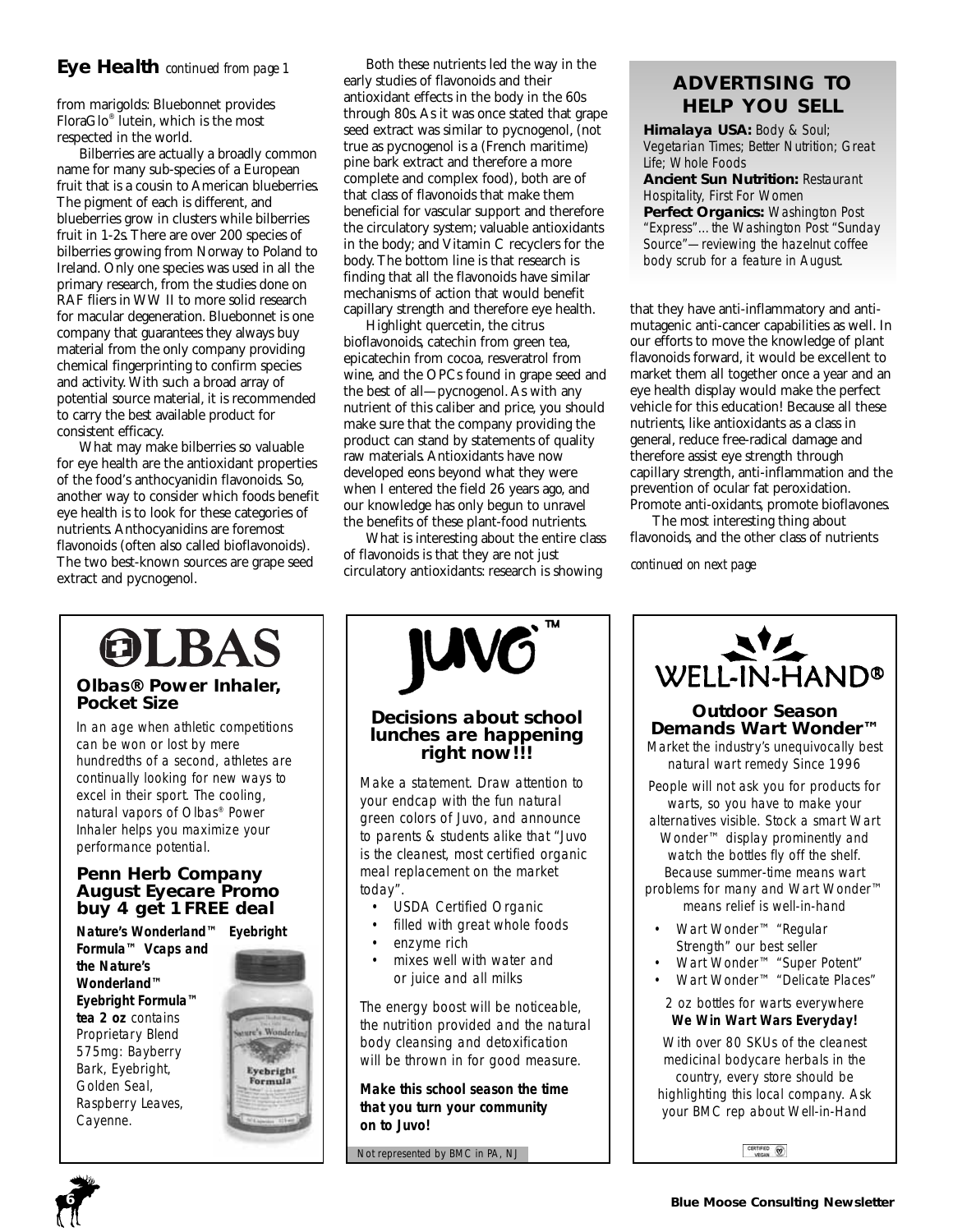gaining tremendous attention—polyphenols —is that they are manifestations of plant-life. It is the coloring agent of the plant, and the plant's own individual internal evolution of how to battle microbes and other environmental competitors for survival, that has led to our identification of these classes (currently identified at around 650- 5000) of nutrients. We are just learning about them but they already provide so much promise for health. Only Omega-3s have shown to have such a broad field of influence.



So the final message to get to your customers this summer is that plants are critical for eye health. The field of herbal medicine is paralleling nutritional science and reaching the same conclusions. From the vast studies on chamomile and calendula, to the current interest in elderberries and turmeric, it is certainly apparent that the

# **ANOTHER REASON TO JOIN THE NATURAL PRODUCTS ASSOCIATION**

## **Natural Products Association Installs New President; Board Members**

The Natural Products Association installed its 2007-2008 board of directors, including a new president, during its 70-th annual trade show and convention, Natural MarketPlace, held last month in Las Vegas, Nevada.

Debra Short was formally sworn in for a two-year term as the association's new president on Sunday, July 22, during the association's Annual Business Meeting. Short, who served one year as president-elect, is the co-owner of House of Health, a small natural products retail chain with three stores in Shawnee and Ada, Oklahoma. She succeeds David Taylor, of Nature's Harvest Market & Deli in Tampa, Florida, who will serve a oneyear term as past-president. Great work David and Good luck Debra!

burgeoning world of "nutraceuticals" is intent on stealing all the truths from modern herbalism to make new generations of patentable materials. So purists, once explained to truth, will often go for the most natural source—the plants themselves.

**Herb Pharm** has spent decades developing internal methodologies for capturing the whole plant extracts as nature intended. Ed Smith's directive has always been to find ways to save the flavonoids and polyphenols, and have them present in the liquid extracts that Herb Pharm produces.

# **"WE ARE HEALTH FOOD PEOPLE" John Seleen** *President—Mushroom Science*



I got my start in the mushroom business as a grower in the 1980's, cultivating Shiitake and Maitake mushrooms for the fresh produce market. While attending a scientific conference on mushroom cultivation in China in November 1989 I learned more about the "medicinal" properties of mushrooms, attending lectures on Reishi and Coriolus versicolor.

I was surprised when I learned that over 400 studies on the Coriolus extract "PSK" had been published in Western medical journals, including dozens of placebo-controlled double-blind human clinical studies. This experience is what started my

transition into the supplement business.

Mushroom Science™ was started in 1994 (as JHS Natural Products™), by myself, a mushroom grower ("J"), a natural products chemist ("H") and a Naturopathic doctor ("S"). The three of us together brought a strong scientific focus to the company from our respective backgrounds.

Our first product was a Coriolus extract chemically matched to Coriolus PSK (Coriolus VPS). We were the first mushroom company in North American to offer a Coriolus extract. Our success with Coriolus led us to add more extracts over the years as our research into the different medicinal mushrooms progressed.

Mushroom Science was the first North American company to develop quality control SOP'S (standard operating procedures) for all of our mushroom extracts (QC-SOP's will soon be required under GMP rules); we have had two studies on mushroom chemistry and quality control published in the peer reviewed "International Journal of Medicinal Mushrooms," and have supported Bastyr University in their research on the proprietary Reishi strain we developed, Reishi Gano 161® (two studies completed at this point).

Our research over the years has had only one purpose, to provide the highest possible quality in our mushroom supplements. Our extracts are formulated with two goals in mind: to deliver the complete essence of what made these mushrooms valuable in traditional herbalism, and to deliver guaranteed levels of all the clinically validated active compounds.

Their selection of herbs for eyecare is too long to list here, but a nice eye-health display would certainly include: eyebright, echinacea, turmeric, chamomile, gotu kola, nettle leaf and seed; cranberry, eleuthro, ginkgo, green tea, hawthorn, horseradish, horsetail, St. Johnswort, schisandra, goldenseal; turmeric-chamomile compound, eyebright-nettle compound and of course the rue-fennel eye wash.

Goji also has specific eye health activity ad look for BMC to offer a goji very soon!

We are not limited in products to espouse for natural healthy eyecare, preventative eye-health care, and eye-health imbalances and diseases. Thankfully, we are blessed as a species with normal body constitutions which affect our eyes to survive tremendous abuses and degradations and still stay (relatively) vital through most of the life-cycle. Certainly, eye-health can be reflective of many other aspects of constitutional vitality and homeostasis.

*continued on page 8*

# **TAKE 5 MINUTES Remember to Promote Herb Day—Plan NOW**

HerbDay is a coordinated series of independently produced public educational events celebrating the importance of herbs and herbalism. HerbDay was conceived of by five nonprofit organizations with interests in herbs and herbalism (the HerbDay Coalition), to raise public awareness about the significance of herbs in our lives and the many ways herbs can be used safely and creatively for health, beauty care, and culinary enjoyment. Greater familiarity with herbs will increase informed use of herbal products and build public support for maintaining personal choice in the use of botanicals.

**The date for HerbDay 2007 is set: Saturday, October 13 www.herbday.org/.**